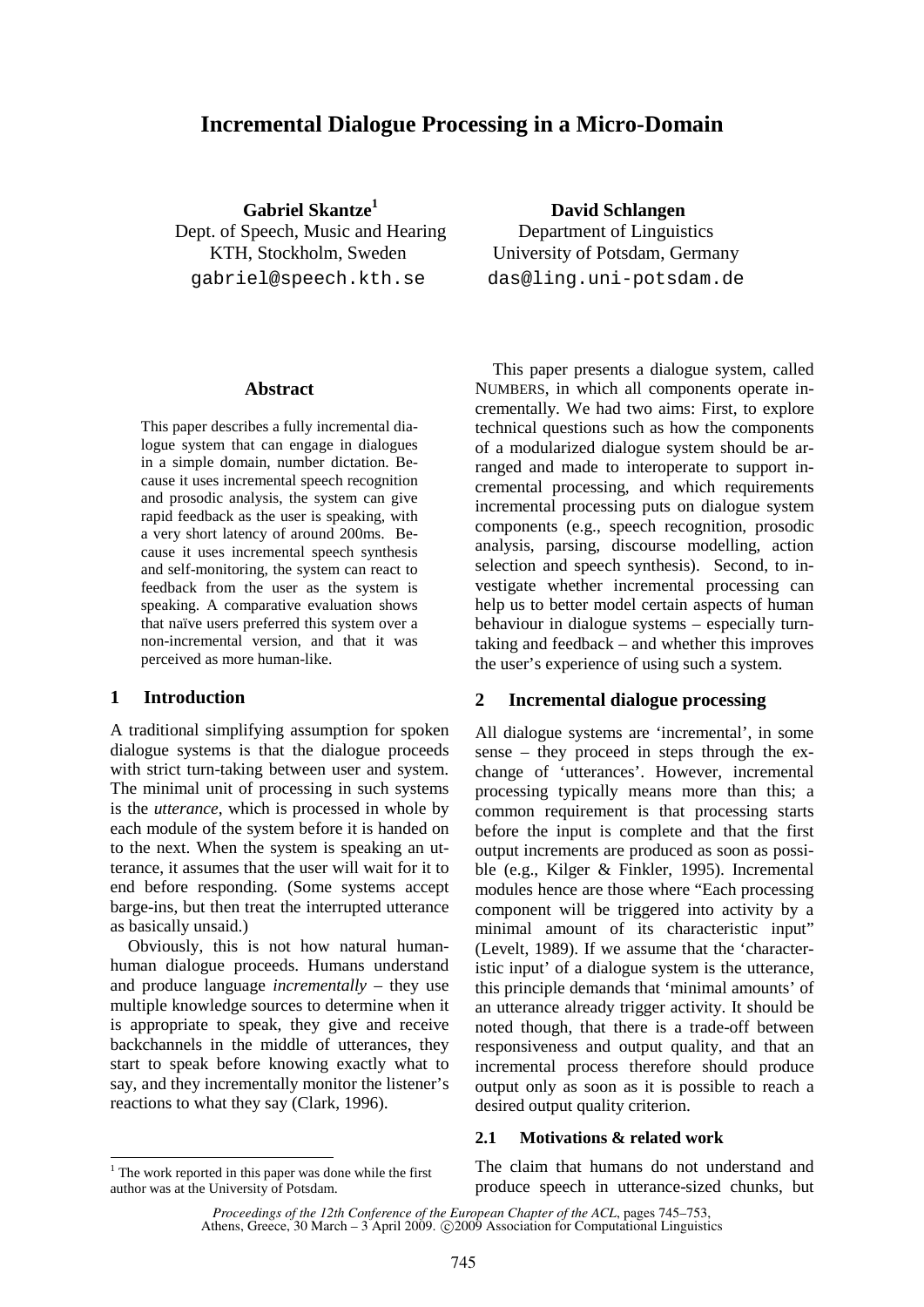rather incrementally, can be supported by an impressive amount of psycholinguistic literature on the subject (e.g., Tanenhaus & Brown-Schmidt, 2008; Levelt, 1989). However, when it comes to spoken dialogue systems, the dominant minimal unit of processing has been the utterance. Moreover, traditional systems follow a very strict sequential processing order of utterances – interpretation, dialogue management, generation – and there is most often no monitoring of whether (parts of) the generated message is successfully delivered.

Allen et al. (2001) discuss some of the shortcomings of these assumptions when modelling more conversational human-like dialogue. First, they fail to account for the frequently found midutterance reactions and feedback (in the form of acknowledgements, repetition of fragments or clarification requests). Second, people often seem to start to speak before knowing exactly what to say next (possibly to grab the turn), thus producing the utterance incrementally. Third, when a speaker is interrupted or receives feedback in the middle of an utterance, he is able to continue the utterance from the point where he was interrupted.

Since a non-incremental system needs to process the whole user utterance using one module at a time, it cannot utilise any higher level information for deciding when the user's turn or utterance is finished, and typically has to rely only on silence detection and a time-out. Silence, however, is not a good indicator: sometimes there is silence but no turn-change is intended (e.g., hesitations), sometimes there isn't silence, but the turn changes (Sacks et al., 1974). Speakers appear to use other knowledge sources, such as prosody, syntax and semantics to detect or even project the end of the utterance. Attempts have been made to incorporate such knowledge sources for turn-taking decisions in spoken dialogue systems (e.g., Ferrer et al., 2002; Raux & Eskenazi, 2008). To do so, incremental dialogue processing is clearly needed.

Incremental processing can also lead to better use of resources, since later modules can start to work on partial results and do not have to wait until earlier modules have completed processing the whole utterance. For example, while the speech recogniser starts to identify words, the parser can already add these to the chart. Later modules can also assist in the processing and for example resolve ambiguities as they come up. Stoness et al. (2004) shows how a reference resolution module can help an incremental parser

with NP suitability judgements. Similarly, Aist et al. (2006) shows how a VP advisor could help an incremental parser.

On the output side, an incremental dialogue system could *monitor* what is actually happening to the utterance it produces. As discussed by Raux & Eskenazi (2007), most dialogue managers operate asynchronously from the output components, which may lead to problems if the dialogue manager produces several actions and the user responds to one of them. If the input components do not have any information about the timing of the system output, they cannot relate them to the user's response. This is even more problematic if the user reacts (for example with a backchannel) in the middle of system utterances. The system must then relate the user's response to the parts of its planned output it has managed to realise, but also be able to stop speaking and possibly continue the interrupted utterance appropriately. A solution for handling mid-utterance responses from the user is proposed by Dohsaka & Shimazu (1997). For incremental generation and synthesis, the output components must also cope with the problem of revision (discussed in more detail below), which may for example lead to the need for the generation of speech repairs, as discussed by Kilger & Finkler (1995).

As the survey above shows, a number of studies have been done on incrementality in different areas of language processing. There are, however, to our knowledge no studies on how the various components could or should be integrated into a complete, fully incremental dialogue system, and how such a system might be perceived by naïve users, compared to a nonincremental system. This we provide here.

## **2.2 A general, abstract model**

The NUMBERS system presented in this paper can be seen as a specific instance (with some simplifying assumptions) of a more general, abstract model that we have developed (Schlangen & Skantze, 2009). We will here only briefly describe the parts of the general model that are relevant for the exposition of our system.

We model the dialogue processing system as a collection of connected processing *modules*. The smallest unit of information that is communicated along the connections is called the *incremental unit* (IU), the unit of the "minimal amount of characteristic input". Depending on what the module does, IUs may be audio frames, words, syntactic phrases, communicative acts,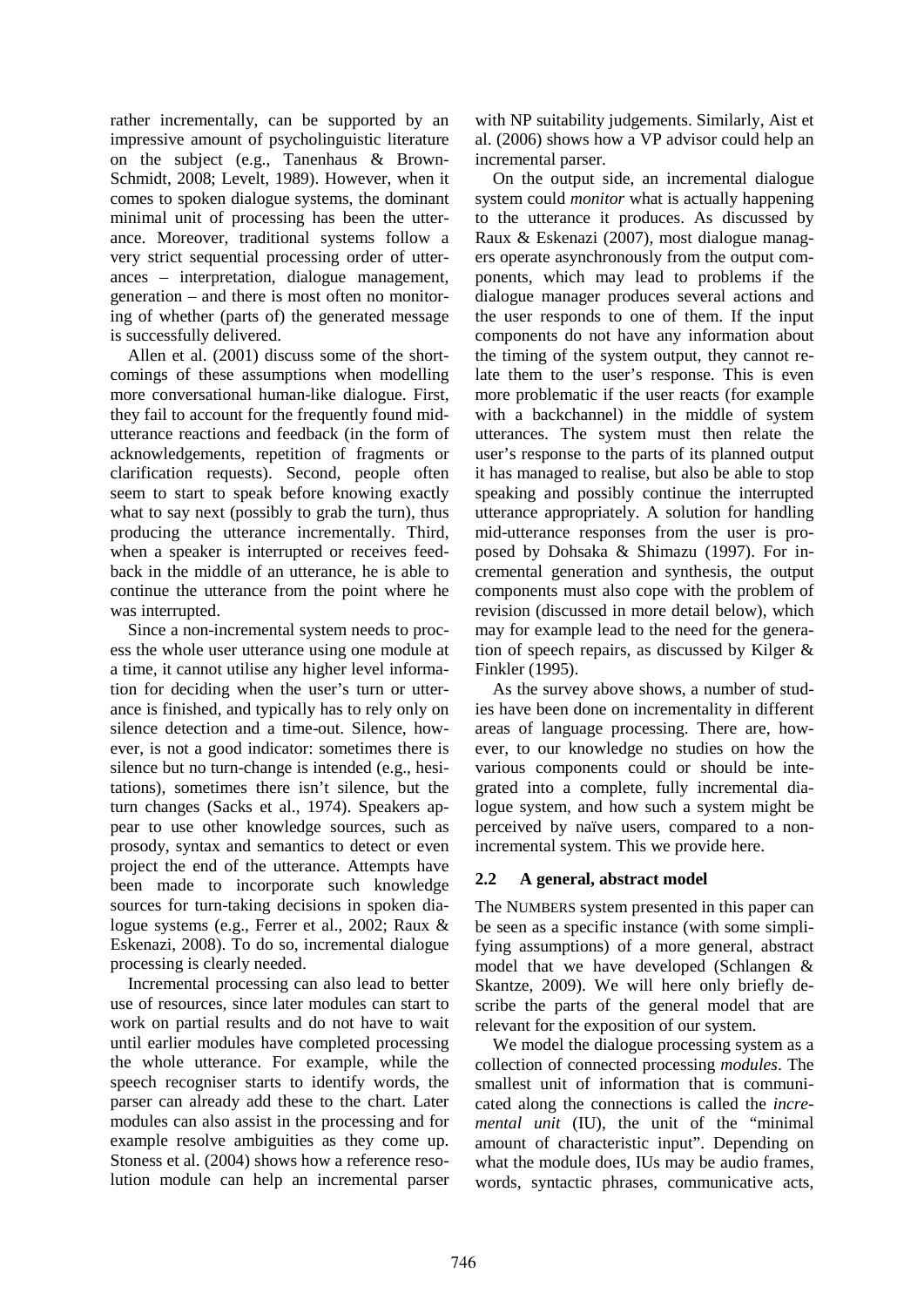etc. The processing module itself is modelled as consisting of a *Left Buffer* (LB), the *Processor* proper, and a *Right Buffer* (RB). An example of two connected modules is shown in Figure 1. As IU1 enters the LB of module A, it may be *consumed* by the processor. The processor may then produce new IUs, which are posted on the RB  $(IU<sub>2</sub>$  in the example). As the example shows, the modules in the system are connected so that an IU posted on the RB in one module may be consumed in the LB of another module. One RB may of course be connected to many other LB's, and vice versa, allowing a range of different network topologies.



Figure 1: Two connected modules.

In the NUMBERS system, information is only allowed to flow from left to right, which means that the LB may be regarded as the input buffer and the RB as the output buffer. However, in the general model, information may flow in both directions.

A more concrete example is shown in Figure 2, which illustrates a module that does incremental speech recognition. The IUs consumed from the LB are audio frames, and the IUs posted in the RB are the words that are recognised.

| t <sub>1</sub> |             | four          | four                        |
|----------------|-------------|---------------|-----------------------------|
| t <sub>2</sub> | Ш           | forty         | $\frac{1}{2}$ four<br>forty |
| $t_3$          |             | five<br>forty | forty<br>five               |
| $t_4$          | Ш           | forty<br>five | forty<br>five               |
| time           | left buffer | processor     | right buffer                |

Figure 2: Speech recognition as an example of incremental processing.

We identify three different generic module operations on IUs: *update*, *purge* and *commit*. First, as an IU is added to the LB, the processor needs to **update** its internal state. In the example above, the speech recogniser has to continuously add incoming audio frames to its internal state, and as soon as the recogniser receives enough audio frames to decide that the word "four" is a good-enough candidate, the IU holding this word will be put on the RB (time-point  $t_1$ ). If a processor only expects IUs that extend the rightmost IU currently produced, we can follow Wirén (1992) in saying that it is only *left-to-right incremental*. A *fully incremental* system (which we aim at here), on the other hand, also allows insertions and/or revisions.

An example of *revision* is illustrated at timepoint *t2* in Figure 2. As more audio frames are consumed by the recogniser, the word "four" is no longer the best candidate for this stretch of audio. Thus, the module must now revoke the IU holding the word "four" (marked with a dotted outline) and add a new IU for the word "forty". All other modules consuming these IUs must now **purge** them from their own states and possibly revoke other IUs. By allowing revision, a module may produce tentative results and thus make the system more responsive.

As more audio frames are consumed in the example above, a new word "five" is identified and added to the RB (time-point  $t_3$ ). At time-point  $t_4$ , no more words are identified, and the module may decide to **commit** to the IUs that it has produced (marked with a darker shade). A committed IU is guaranteed to not being revoked later, and can hence potentially be removed from the processing window of later modules, freeing up resources.

### **3 Number dictation: a micro-domain**

Building a fully incremental system with a behaviour more closely resembling that of human dialogue participants raises a series of new challenges. Therefore, in order to make the task more feasible, we have chosen a very limited domain – what might be called a *micro-domain* (cf. Edlund et al., 2008): the dictation of number sequences. In this scenario, the user dictates a sequence of numbers (such as a telephone number or a credit card number) to the dialogue system. This is a very common situation in commercial telephonebased dialogue systems, which however operate in a non-incremental manner: The user is first asked to read out the whole number sequence, which the system then confirms. Should the recognition be incorrect, the user has to repeat the whole sequence again. In an incremental version of this scenario, the system might give continuous feedback (such as acknowledgements and clarification requests) as the user is reading the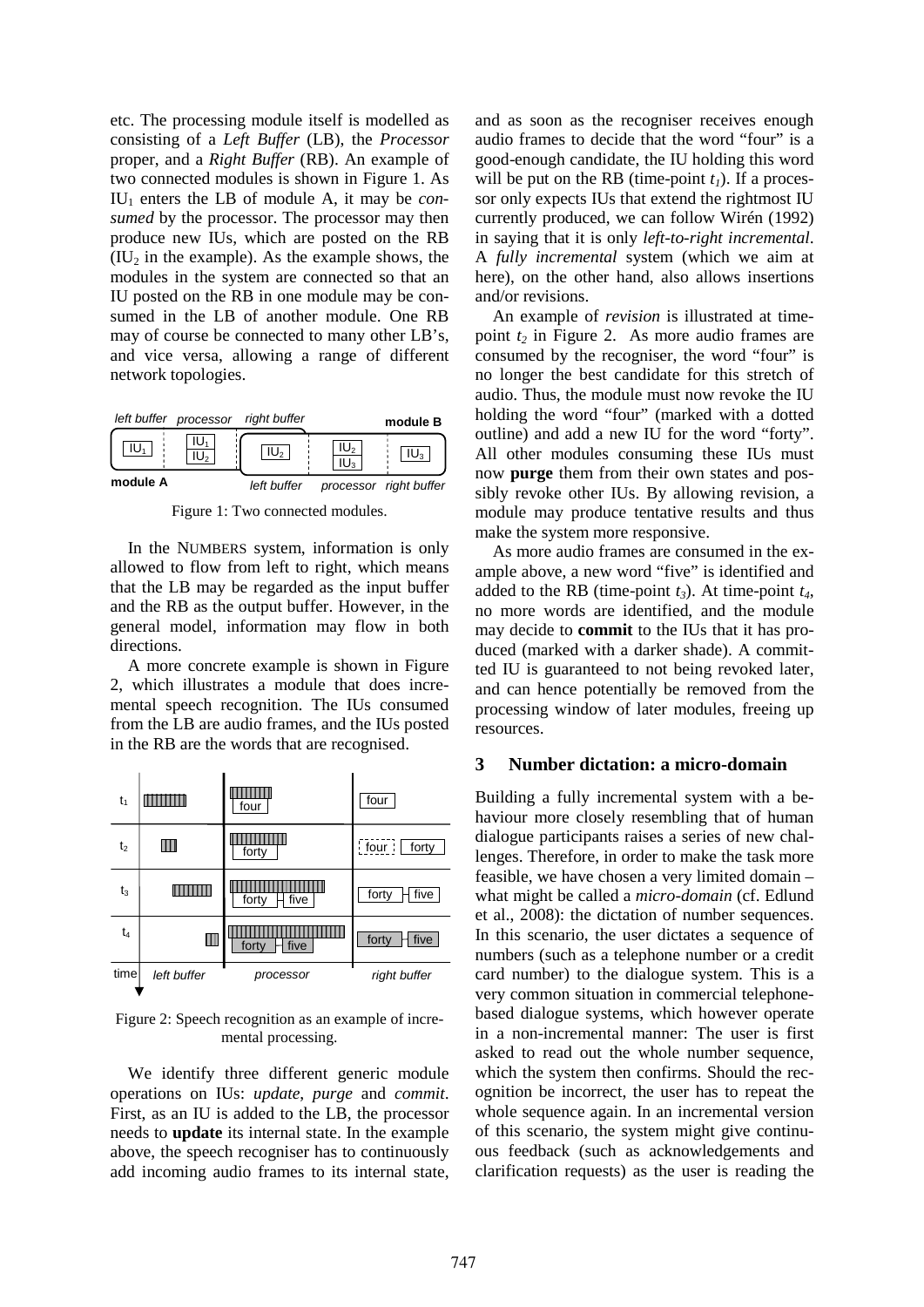sequence. When the system repeats the sequence, the user is also given the opportunity to give feedback and make corrections at any time. Obviously, such a dialogue will result in many more speaker-shifts, which in turn increases the need for the rapid turn-taking. Thus, while the number dictation task might appear simple at a first glance (very limited vocabulary, simple syntax and semantics), there are several issues – not typically considered in most dialogue systems – which an incremental and more human-like dialogue system must address.

To explore dialogue phenomena in this domain, we gave 8 pairs of subjects the task of dictating number sequences to each other. The subjects were sitting in different rooms and used headsets to communicate. To induce more feedback behaviour, noise was randomly inserted in the utterances from the information giver (as in the setting used by Schlangen & Fernández (2007)). The subjects were all speaking German (their native tongue). The recorded dialogues were then transcribed and annotated. The observed dialogue strategies directly influenced the design of our system (see below). Table 1 shows an example of a dialogue between a user and the system and illustrates some of the phenomena we intended to model.

| U.01 | two five three -                          |
|------|-------------------------------------------|
| S.02 | okay                                      |
| U.03 | one forty, five -                         |
| S.04 | sorry, do you mean one and then forty and |
|      | then five?                                |
| U.05 | no, one forty five                        |
| S.06 | okay, one forty five                      |
| U.07 | yeah, and six eight four -                |
| S.08 | okay                                      |
| U.09 | seven twelve nine.                        |
| S.10 | so, from the start, two five three -      |
| U.11 | yeah                                      |
| S.12 | one forty five -                          |
| S.13 | six six four -                            |
| U.14 | no, six eight four                        |
| S.15 | okay, six eight four -                    |
| S.16 | and then seven twelve nine.               |
| U.17 | that's right                              |
|      |                                           |

Table 1: An example dialogue between a user and the NUMBERS system.

Just like in this example, a common strategy for the subjects was to first let the information giver read the number sequence and then switch roles and let the information follower repeat it. Instead of reading out the whole number sequence at once, subjects tended to package pieces of information into what Clark (1996) refers to as *installments* (in this case small groups of numbers). After each installment, the other speaker may react by giving an acknowledgement (as in S.02) a clarification request (as in S.04), a correction (as in U.14), or do nothing (as after S.12).

As there are a lot of speaker shifts, there needs to be a mechanism for rapid turn taking. In the example above, the system must recognize that the last digit in U.01, U.03, U.05 and U.07 ends an installment and calls for a reaction, while the last digit in U.09 ends the whole sequence. One information source that has been observed to be useful for this is prosody (Koiso et al., 1998). When analysing the recorded dialogues, it seemed like mid-sequence installments most often ended with a prolonged duration and a rising pitch, while end-sequence installments most often ended with a shorter duration and a falling pitch. How prosody is used by the NUMBERS system for this classification is described in section 4.2.

### **4 The NUMBERS system components**

The NUMBERS system has been implemented using the HIGGINS spoken dialogue system framework (Skantze, 2007). All modules have been adapted and extended to allow incremental processing. It took us roughly 6 months to implement the changes described here to a fully working baseline system. Figure 3 shows the architecture of the system<sup>2</sup>.



Figure 3: The system architecture. CA = communicative act.

This is pretty much a standard dialogue system layout, with some exceptions that will be discussed below. Most notably perhaps is that dialogue management is divided into a discourse modelling module and an action manager. As can

**.** 

 $2^2$  A video showing an example run of the system has been uploaded to

http://www.youtube.com/watch?v=\_rDkb1K1si8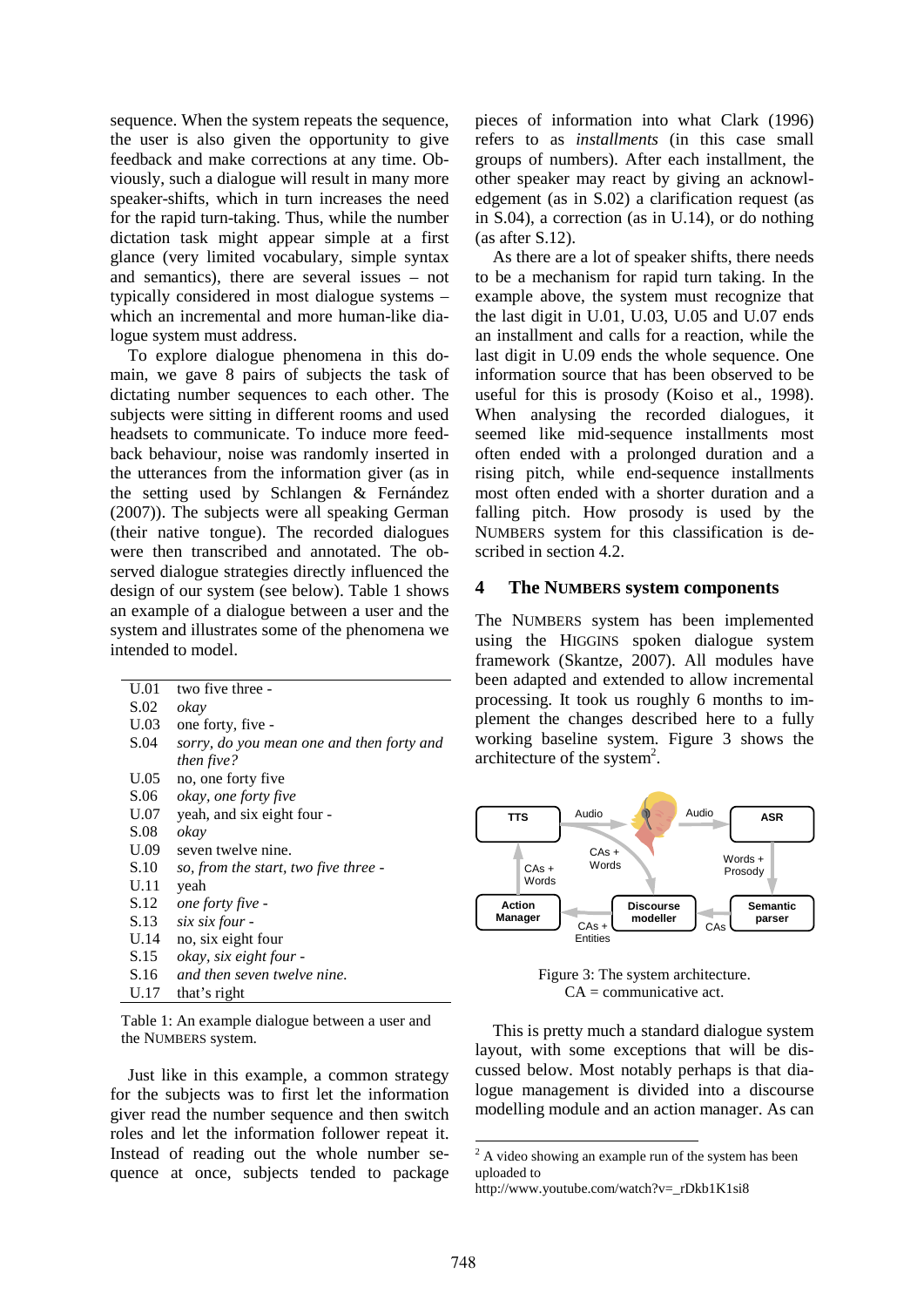be seen in the figure, the discourse modeller also receives information about what the system itself says. The modules run asynchronously in separate processes and communicate by sending XML messages containing the IUs over sockets.

We will now characterize each system module by what kind of IUs they consume and produce, as well as the criteria for committing to an IU.

### **4.1 Speech recognition**

The automatic speech recognition module (ASR) is based on the Sphinx 4 system (Lamere et al., 2003). The Sphinx system is capable of incremental processing, but we have added support for producing incremental results that are compatible with the HIGGINS framework. We have also added prosodic analysis to the system, as described in 4.2. For the NUMBERS domain, we use a very limited context-free grammar accepting number words as well as some expressions for feedback and meta-communication.

An illustration of the module buffers is shown in Figure 2 above. The module consumes audio frames (each 100 msec) from the LB and produces words with prosodic features in the RB. The RB is updated every time the sequence of top word hypotheses in the processing windows changes. After 2 seconds of silence has been detected, the words produced so far are committed and the speech recognition search space is cleared. Note that this does not mean that other components have to wait for this amount of silence to pass before starting to process or that the system cannot respond until then – incremental results are produced as soon as the ASR determines that a word has ended.

### **4.2 Prosodic analysis**

We implemented a simple form of prosodic analysis as a data processor in the Sphinx frontend. Incremental F0-extraction is done by first finding pitch candidates (on the semitone scale) for each audio frame using the SMDSF algorithm (Liu et al., 2005). An optimal path between the candidates is searched for, using dynamic programming (maximising candidate confidence scores and minimising F0 shifts). After this, median smoothing is applied, using a window of 5 audio frames.

In order for this sequence of F0 values to be useful, it needs to be parameterized. To find out whether pitch and duration could be used for the distinction between mid-sequence installments and end-sequence installments, we did a machine learning experiment on the installment-ending

digits in our collected data. There were roughly an equal amount of both types, giving a majority class baseline of 50.9%.

As features we calculated a delta pitch parameter for each word by computing the sum of all F0 shifts (negative or positive) in the pitch sequence. (Shifts larger than a certain threshold (100 cents) were excluded from the summarization, in order to sort out artefacts.) A duration parameter was derived by calculating the sum of the phoneme lengths in the word, divided by the sum of the average lengths of these phonemes in the whole data set. Both of these parameters were tested as predictors separately and in combination, using the Weka Data Mining Software (Witten & Frank, 2005). The best results were obtained with a J.48 decision tree, and are shown in Table 2.

| <b>Baseline</b>  | 50.9% |
|------------------|-------|
| Pitch            | 81.2% |
| Duration         | 62.4% |
| Duration + Pitch | 80.8% |

Table 2: The results of the installment classification (accuracy).

 As the table shows, the best predictor was simply to compare the delta pitch parameter against an optimal threshold. While the performance of 80.8% is significantly above baseline, it could certainly be better. We do not know yet whether the sub-optimal performance is due to the fact that the speakers did not always use these prosodic cues, or whether there is room for improvement in the pitch extraction and parameterization.

Every time the RB of the ASR is updated, the delta pitch parameter is computed for each word and the derived threshold is used to determine a pitch slope class (rising/falling) for the word. (Note that there is no class for a flat pitch. This class is not really needed here, since the digits within installments are followed by no or only very short pauses.) The strategy followed by the system then is this: when a digit with a rising pitch is detected, the system *plans* to immediately give a mid-sequence reaction utterance, and does so if indeed no more words are received. If a digit with a falling pitch is detected, the system plans an end-of-sequence utterance, but waits a little bit longer before producing it, to see if there really are no more words coming in. In other words, the system bases its turn-taking decisions on a combination of ASR, prosody and silencethresholds, where the length of the threshold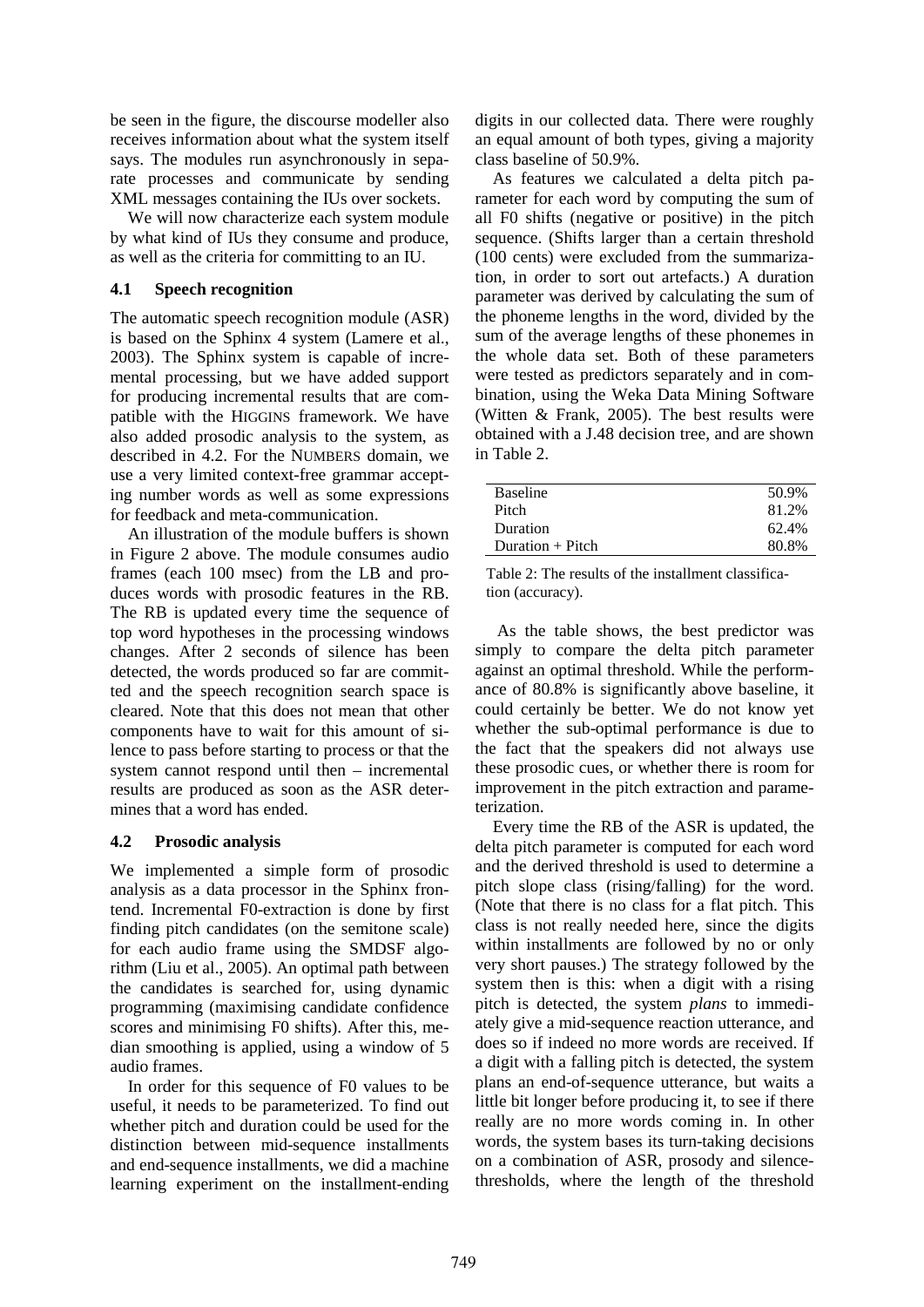differs for different prosodic signals, and where reactions are planned already during the silence. (This is in contrast to Raux & Eskenazi (2008), where context-dependent thresholds are used as well, but only simple end-pointing is performed.)

The use of prosodic analysis in combination with incremental processing allows the NUMBERS system to give feedback after midsequence installments in about 200 ms. This should be compared with most dialogue systems which first use a silence threshold of about 750- 1500 msec, after which each module must process the utterance.

#### **4.3 Semantic parsing**

For semantic parsing, the incremental processing in the HIGGINS module PICKERING (Skantze & Edlund, 2004) has been extended. PICKERING is based on a modified chart parser which adds automatic relaxations to the CFG rules for robustness, and produces semantic interpretations in the form of concept trees. It can also use features that are attached to incoming words, such as prosody and timestamps. For example, the number groups in U.03 and U.05 in Table 1 render different parses due to the pause lengths between the words.

The task of PICKERING in the NUMBERS domain is very limited. Essentially, it identifies communicative acts (CAs), such as number installments. The only slightly more complex parsing is that of larger numbers such as "twenty four". There are also cases of "syntactic ambiguity", as illustrated in U.03 in the dialogue example above ("forty five" as "45" or "40 5"). In the NUMBERS system, only 1-best hypotheses are communicated between the modules, but PICKERING can still assign a lower parsing confidence score to an ambiguous interpretation, which triggers a clarification request in S.04.

Figure 4 show a very simple example of the incremental processing in PICKERING. The LB contains words with prosodic features produced by the ASR (compare with Figure 2 above). The RB consists of the CAs that are identified. Each time a word is added to the chart, PICKERING continues to build the chart and then searches for an optimal sequence of CAs in the chart, allowing non-matching words in between. To handle revision, a copy of the chart is saved after each word has been added.



Figure 4: Incremental parsing. There is a jump in time between *t4* and *t5*.

As can be seen at time-point *t4*, even if all words that a CA is based on are committed, the parser does not automatically commit the CA. This is because later words may still cause a revision of the complex output IU that has been built. As a heuristic, PICKERING instead waits until a CA is followed by three words that are not part of it until it commits, as shown at time-point *t5*. After a CA has been committed, the words involved may be cleared from the chart. This way, PICKERING parses a "moving window" of words.

#### **4.4 Discourse modelling**

For discourse modelling, the HIGGINS module GALATEA (Skantze, 2008) has been extended to operate incrementally. The task of GALATEA is to interpret utterances in their context by transforming ellipses into full propositions, indentify discourse entities, resolve anaphora and keep track of the grounding status of concepts (their confidence score and when they have been grounded in the discourse). As can be seen in Figure 3, GALATEA models both utterances from the user as well as the system. This makes it possible for the system to monitor its own utterances and relate them to the user's utterances, by using timestamps produced by the ASR and the speech synthesiser.

In the LB GALATEA consumes CAs from both the user (partially committed, as seen in Figure 4) and the system (always committed, see 4.6). In the RB GALATEA produces an incremental discourse model. This model contains a list of resolved communicative acts and list of resolved discourse entities. This model is then consulted by an action manager which decides what the system should do next. The discourse model is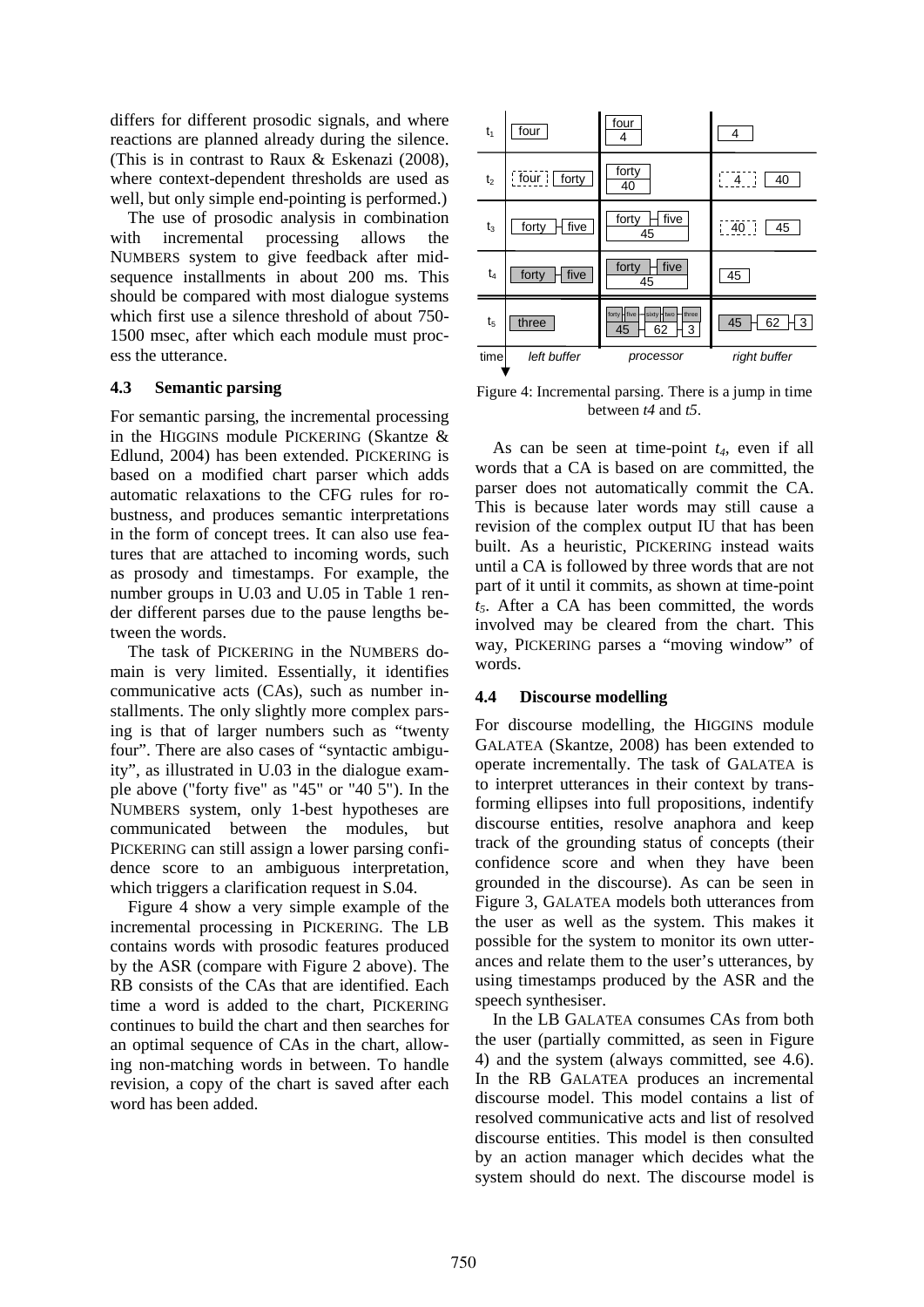committed up to the point of the earliest noncommitted incoming CA. In the NUMBERS domain, the discourse entities are the number installments.

### **4.5 Action management**

Based on the discourse model (from the LB), the action manager (AM) generates system actions (CAs) in semantic form (for GALATEA) with an attached surface form (for the TTS), and puts them on the RB. (In future extensions of the system, we will add an additional generation module that generates the surface form from the semantic form.) In the NUMBERS system, possible system actions are acknowledgements, clarification requests and repetitions of the number sequence. The choice of actions to perform is based on the grounding status of the concepts (which is represented in the discourse model). For example, if the system has already clarified the first part of the number sequence due to an ambiguity, it does not need to repeat this part of the sequence again.

The AM also attaches a desired timing to the produced CA, relative to the end time of last user utterance. For example, if a number group with a final rising pitch is detected, the AM may tell the TTS to execute the CA immediately after the user has stopped speaking. If there is a falling pitch, it may tell the TTS to wait until 500 msec of silence has been detected from the user before executing the action. If the discourse model gets updated during this time, the AM may revoke previous CAs and replace them with new ones.

### **4.6 Speech synthesis**

A diphone MBROLA text-to-speech synthesiser (TTS) is used in the system (Dutoit et al., 1996), and a wrapper for handling incremental processing has been implemented. The TTS consumes words linked to CAs from the LB, as produced by the AM. As described above, each CA has a timestamp. The TTS places them on a queue, and prepares to synthesise and start sending the audio to the speakers. When the system utterance has been played, the corresponding semantic concepts for the CA are sent to GALATEA. If the TTS is interrupted, the semantic fragments of the CA that corresponds to the words that were spoken are sent. This way, GALATEA can monitor what the system actually says and provide the AM with this information. Since the TTS only sends (parts of) the CAs that have actually been spoken, these are always marked as committed.

There is a direct link from the ASR to the TTS as well (not shown in Figure 3), informing the

TTS of start-of-speech and end-of-speech events. As soon as a start-of-speech event is detected, the TTS stops speaking. If the TTS does not receive any new CAs from the AM as a consequence of what the user said, it automatically resumes from the point of interruption. (This implements a "reactive behaviour" in the sense of (Brooks, 1991), which is outside of the control of the AM.)

An example of this is shown in Table 1. After U.09, the AM decides to repeat the whole number sequence and sends a series of CAs to the TTS for doing this. After S.10, the user gives feedback in the form of an acknowledgement (U.11). This causes the TTS to make a pause. When GALATEA receives the user feedback, it uses the time-stamps to find out that the feedback is related to the number group in S.10 and the grounding status for this group is boosted. When the AM receives the updated discourse model, it decides that this does not call for any revision to the already planned series of actions. Since the TTS does not receive any revisions, it resumes the repetition of the number sequence in S.12.

The TTS module is fully incremental in that it can stop and resume speaking in the middle of an utterance, revise planned output, and can inform other components of what (parts of utterances) has been spoken. However, the actual text-tospeech processing is done before the utterance starts and not yet incrementally as the utterance is spoken, which could further improve the efficiency of the system. This is a topic for future research, together with the generation of hidden and overt repair as discussed by Kilger & Finkler (1995).

### **5 Evaluation**

It is difficult to evaluate complete dialogue systems such as the one presented here, since there are so many different components involved (but see Möller et al. (2007) for methods used). In our case, we're interested in the benefits of a specific aspect, though, namely incrementality. No evaluation is needed to confirm that an incremental system such as this allows more flexible turn-taking and that it can potentially respond faster – this is so by design. However, we also want this behaviour to result in an improved user experience. To test whether we have achieved this, we implemented for comparison a nonincremental version of the system, very much like a standard number dictation dialogue in a commercial application. In this version, the user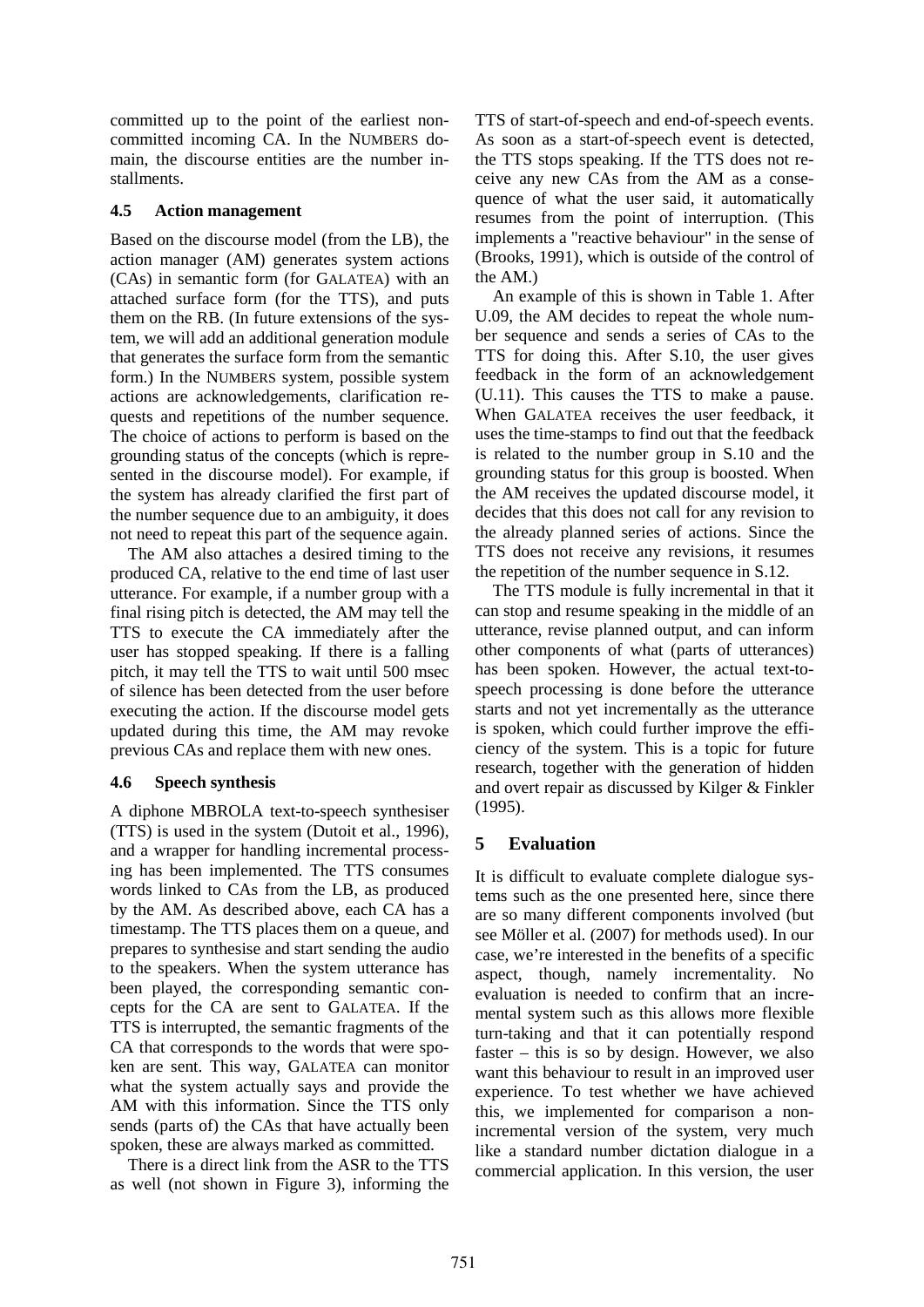is asked to read out the whole number sequence in one go. After a certain amount of silence, the system confirms the whole sequence and asks a yes/no question whether it was correct. If not, the user has to repeat the whole sequence.

Eight subjects were given the task of using the two versions of the system to dictate number sequences (in English) to the system. (The subjects were native speakers of German with a good command of English.) Half of the subjects used the incremental version first and the other half started with the non-incremental version. They were asked to dictate eight number sequences to each version, resulting in 128 dialogues. For each sequence, they were given a time limit of 1 minute. After each sequence, they were asked whether they had succeeded in dictating the sequence or not, as well as to mark their agreement (on a scale from 0-6) with statements concerning how well they had been understood by the system, how responsive the system was, if the system behaved as expected, and how human-like the conversational partner was. After using both versions of the system, they were also asked whether they preferred one of the versions and to what extent (1 or 2 points, which gives a maximum score of 16 to any version, when totalling all subjects).

There was no significant difference between the two versions with regard to how many of the tasks were completed successfully. However, the incremental version was clearly preferred in the overall judgement (9 points versus 1). Only one of the more specific questions yielded any significant difference between the versions: the incremental version was judged to be more human-like for the successful dialogues (5,2 on average vs. 4,5; Wilcoxon signed rank test;  $p < 0.05$ ).

The results from the evaluation are in line with what could be expected. A non-incremental system can be very efficient if the system understands the number sequence the first time, and the ASR vocabulary is in this case very limited, which explains why the success-rate was the same for both systems. However, the incremental version was experienced as more pleasant and human-like. One explanation for the better rating of the incremental version is that the acknowledgements encouraged the subjects to package the digits into installments, which helped the system to better read back the sequence using the same installments.

## **6 Conclusions and future work**

To sum up, we have presented a dialogue system that through the use of novel techniques (incremental prosodic analysis, reactive connection between ASR and TTS, fully incremental architecture) achieves an unprecedented level of reactiveness (from a minimum latency of 750ms, as typically used in dialogue systems, down to one of 200ms), and is consequently evaluated as more natural than more typical setups by human users. While the domain we've used is relatively simple, there are no principled reasons why the techniques introduced here should not scale up.

In future user studies, we will explore which factors contribute to the improved experience of using an incremental system. Such factors may include improved responsiveness, better installment packaging, and more elaborate feedback. It would also be interesting to find out when rapid responses are more important (e.g. acknowledgements), and when they may be less important (e.g., answers to task-related questions).

We are currently investigating the transfer of the prosodic analysis to utterances in a larger domain, where similarly instructions by the user can be given in installments. But even within the currently used micro-domain, there are interesting issues still to be explored. In future versions of the system, we will let the modules pass parallel hypotheses and also improve the incremental generation and synthesis. Since the vocabulary is very limited, it would also be possible to use a limited domain synthesis (Black & Lenzo, 2000), and explore how the nuances of different backchannels might affect the dialogue. Another challenge that can be researched within this microdomain is how to use the prosodic analysis for other tasks, such as distinguishing correction from dictation (for example if U.14 in Table 1 would not begin with a "no"). In general, we think that this paper shows that narrowing down the domain while shifting the focus to the modelling of more low-level, conversational dialogue phenomena is a fruitful path.

### **Acknowledgements**

This work was funded by a DFG grant in the Emmy Noether programme. We would also like to thank Timo Baumann and Michaela Atterer for their contributions to the project, as well as Anna Iwanow and Angelika Adam for collecting and transcribing the data used in this paper.